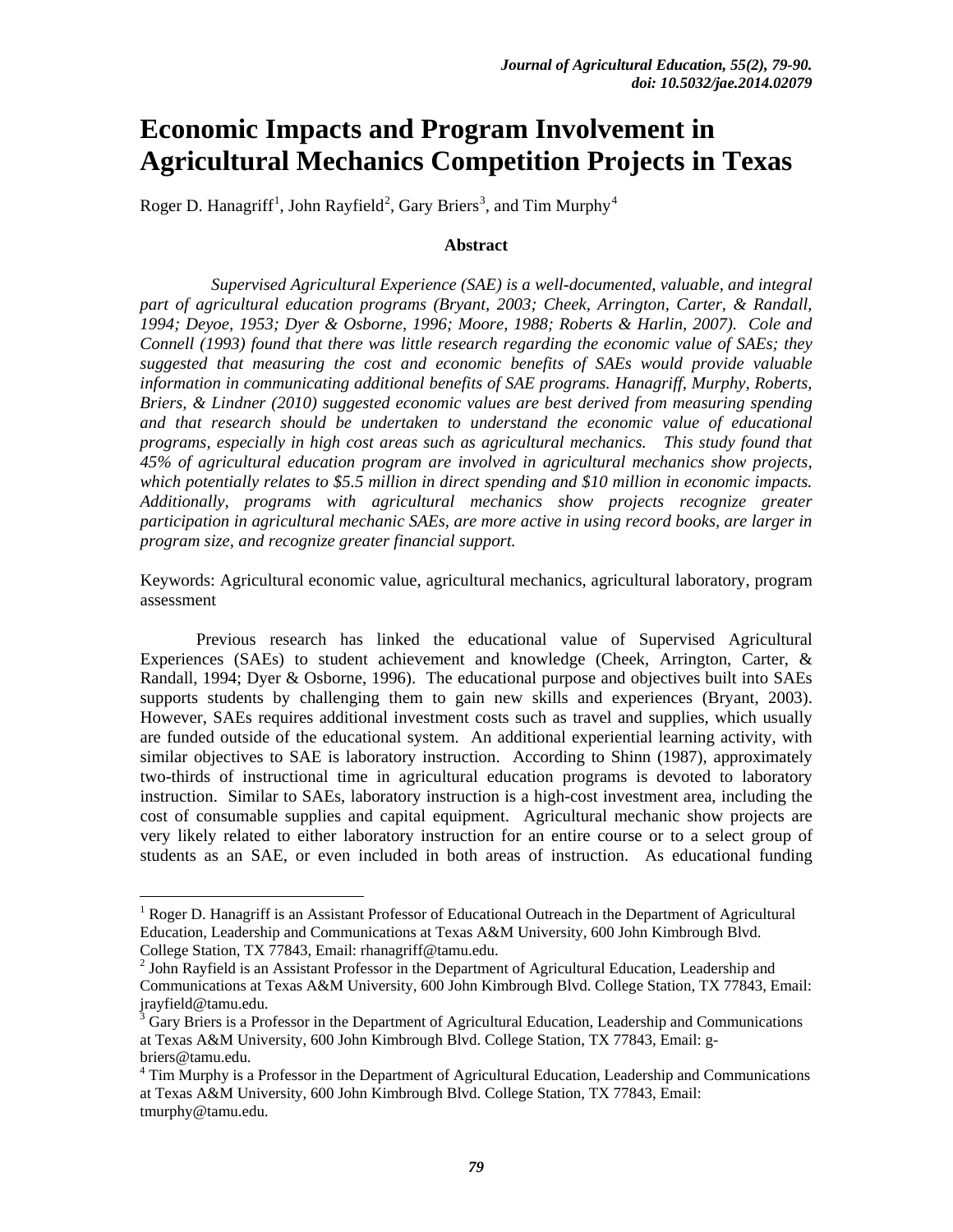becomes restricted and reallocated, both SAEs and laboratory instruction in agricultural mechanics are at risk of being reduced or eliminated. Policy makers making these decisions are likely not familiar with the total program and community values related to these educational resources.

This issue is related to the American Association for Agricultural Education's research priority 1 for 2011-2015, which involves informing decision makers that likely have little or no understanding of the complexities involved in sustaining viable agriculture systems (Doerfert, 2011). The viable decision factor for agricultural mechanic show projects is to not only focus on the educational value, but also the economic value of programs engaged in this area of instruction, which relate to value in a local community.

This study examines the economic value of agricultural mechanic show projects and examines previously completed research in economic valuation of programs to potentially develop an economic valuation process in this educational area. These results are potentially informative to local programs, communities and policy makers.

#### **Review of Literature**

The educational value of experiential learning is well established in literature (Bryant, 2003; Cheek, Arrington, Carter, & Randall, 1994; Deyoe, 1953; Dyer & Osborne, 1996; Kolb, 1984; Moore, 1988; Roberts & Harlin, 2007). Experiential learning has been an integral component of agricultural education since passage of the Smith-Hughes Act in 1917. This act required that supervised farm projects be an integral part of all agricultural education programs (Deyoe, 1953; Moore, 1988, 2003). Understanding of these supervised experiences was broadened and modernized in 1988 when The Committee on Agricultural Education in Secondary Schools released a report recommending that "emphasis should be placed on the experience and entrepreneurship, not only on the occupation" (Moore, 1988, p. 41).

The educational value of supervised experiences has been well documented in agricultural education literature (Roberts & Harlin, 2007). Over time, "the purposes of projects in agricultural education have expanded beyond skill acquisition and proficiency to include personal development for diverse career preparation beyond agriculture" (Roberts & Harlin, 2007, p. 53). Although many types of supervised experiences are now embraced, those that focus on entrepreneurship have long been central to agricultural education.

Newcomb, McCracken, Warmbrod, and Whittington (2004) reported that SAEs allow students to apply practices and principles learned in the classroom and to develop new skills and abilities through involvement in SAEs. Further, the authors concluded that supervised experiences also improve learning, student personal development, and occupational development. Case and Stewart (1985) indicated that students with both ownership and placement SAE projects came from schools with stronger programs. In other words, strong SAE student involvement is linked to strong agricultural education programs.

Extensive evidence of the educational value of the SAE exists in the literature, but the value of SAEs from an economic standpoint is not as well documented. In 1985, the Western Region of the American Association for Agricultural Education recognized the importance of this question by including the economic assessment of SAEs among their regional research emphasis areas. Eight years later, Cole and Connell (1993) reported that studies had been completed in the Western Region on leadership and advancement of educational progress, but none were related to economic assessment.

Several approaches to determining the economic value of SAEs have been reported in the literature. Cole and Connell (1993) completed a study measuring the economic impact of Oregon agricultural science and technology programs by examining teacher salaries (program value). They found that the average annual agricultural program economic value was \$143,763. They recommended conducting additional research using cost/benefit analysis to measure the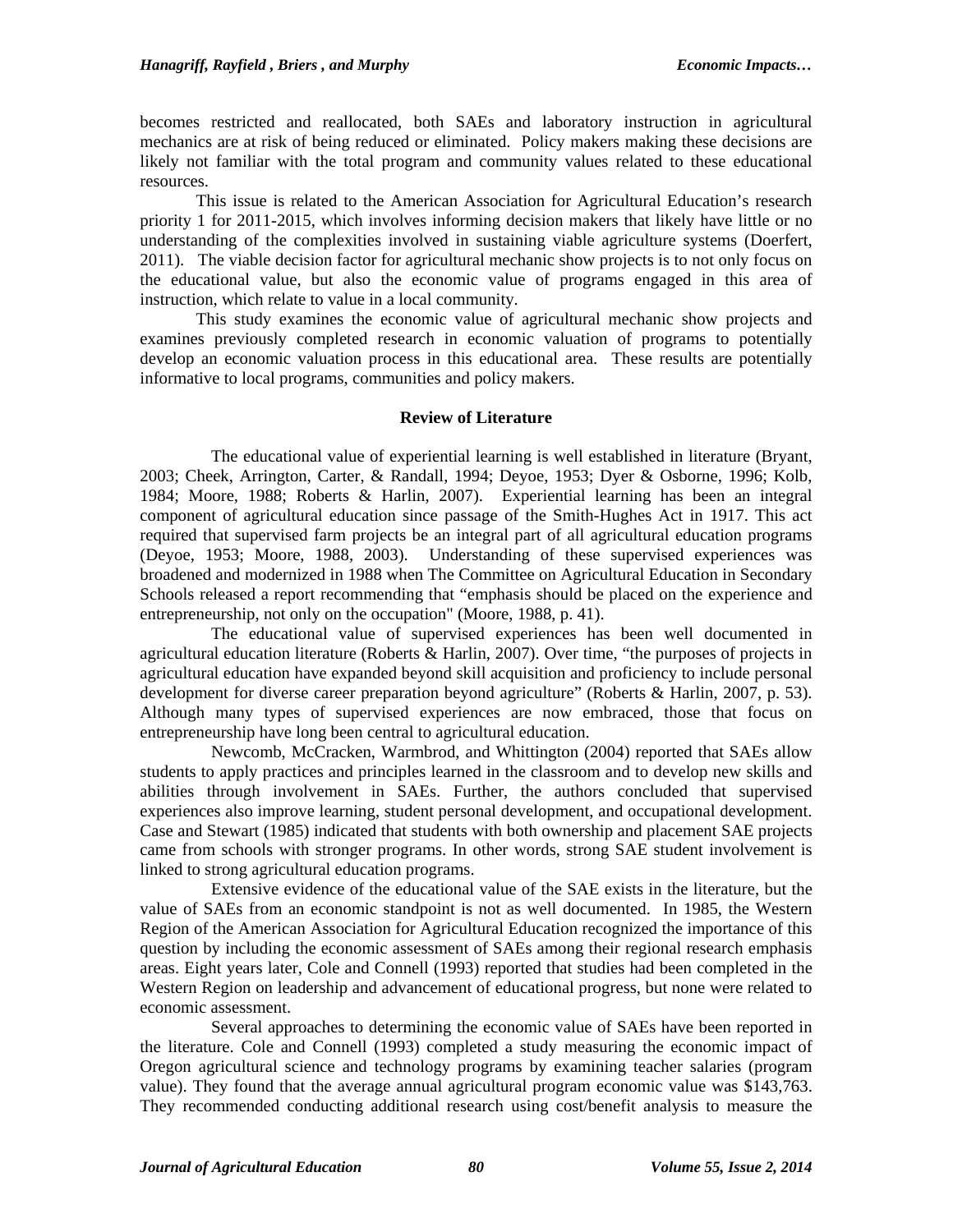economic value of programs. Christiansen (1999) reported that assessing economic value of SAEs was timely given the current climate of depressed times and lower funding. West and Iverson (1999) evaluated 174 agricultural education programs and determined that the local economic impact of SAEs per program in Georgia was \$71,344, with a total value to the state of \$12 million.

In Missouri, Graham and Birkenholz (1999) used SAE labor (placement) income to calculate program value. Retallick and Martin (2005) used similar indicators in an eleven-year study (1991–2001) to identify the economic impact of placement SAEs in Iowa. Most recently, Hanagriff, Murphy, Roberts, Briers and Lindner (2010) estimated agricultural programmatic value in Texas by measuring SAE and related travel at \$93,222 and \$12,654 respectively. They also utilized the IMPLAN (Impact Analysis for Planning) economic model of assessment and determined \$105,877 per Texas program in total economic value and recommended greater efforts in studying the economic value.

# **Conceptual Framework**

The framework for this study follows the recommendations of Hanagriff et al. (2010) by focusing on spending values and applying the focus to the area of agricultural mechanics type projects, uses of record books and the recognition of this area as an SAE. Hanagriff et al. (2010) also inferred economic value from a widely used method called Impact Analysis for Planning (IMPLAN), which serves as the conceptual frame for measuring economic values. The IMPLAN input-output database and modeling system produces multiplier values from economic models to estimate the economic impacts of spending on a region's economy and is relevant as a valuation tool for educational programs (Alward, 2008; Arik and Nsiah, 2004; Blackwell, Cobb, and Weinberg, 2002; Mulkey & Hodges, 2003; Norton, 2004).

# **Purpose and Objectives**

The purpose of this study was to measure the economic value of agricultural mechanics projects and how those values relate to agricultural mechanic show projects. The specific objectives of the study were to: (1) compare demographic program characteristics, (2) examine relationships between agricultural mechanics show projects, SAEs and other related program variables, (3) determine agricultural educations program involvement in specific agricultural mechanics show projects and the average investment cost per type, (4) estimate investment costs for agricultural mechanics projects in Texas, and (5) estimate the total economic impact of agricultural mechanics projects on the Texas economy.

# **Methods**

The survey instrument for this study utilized validated instrument and procedures outlined by Hanagriff et al. (2010). This instrument also included categories of show projects developed from Texas entry forms used in agricultural mechanic contest. These categories include cost values and involvement in agricultural machinery and equipment, electrical, livestock equipment, trailer equipment, tractor restoration, BBQ pit, and wood show (competition) projects. The validity of the added questions and categories of show projects were reviewed and edited by the competition managers for the three largest agricultural mechanic projects shows in Texas. A final survey instrument was developed in March and disseminated to teachers beginning in May with follow-up procedures through August. Survey instrumentation utilized Survey Monkey and followed the current Texas Educational Agency's email distribution lists.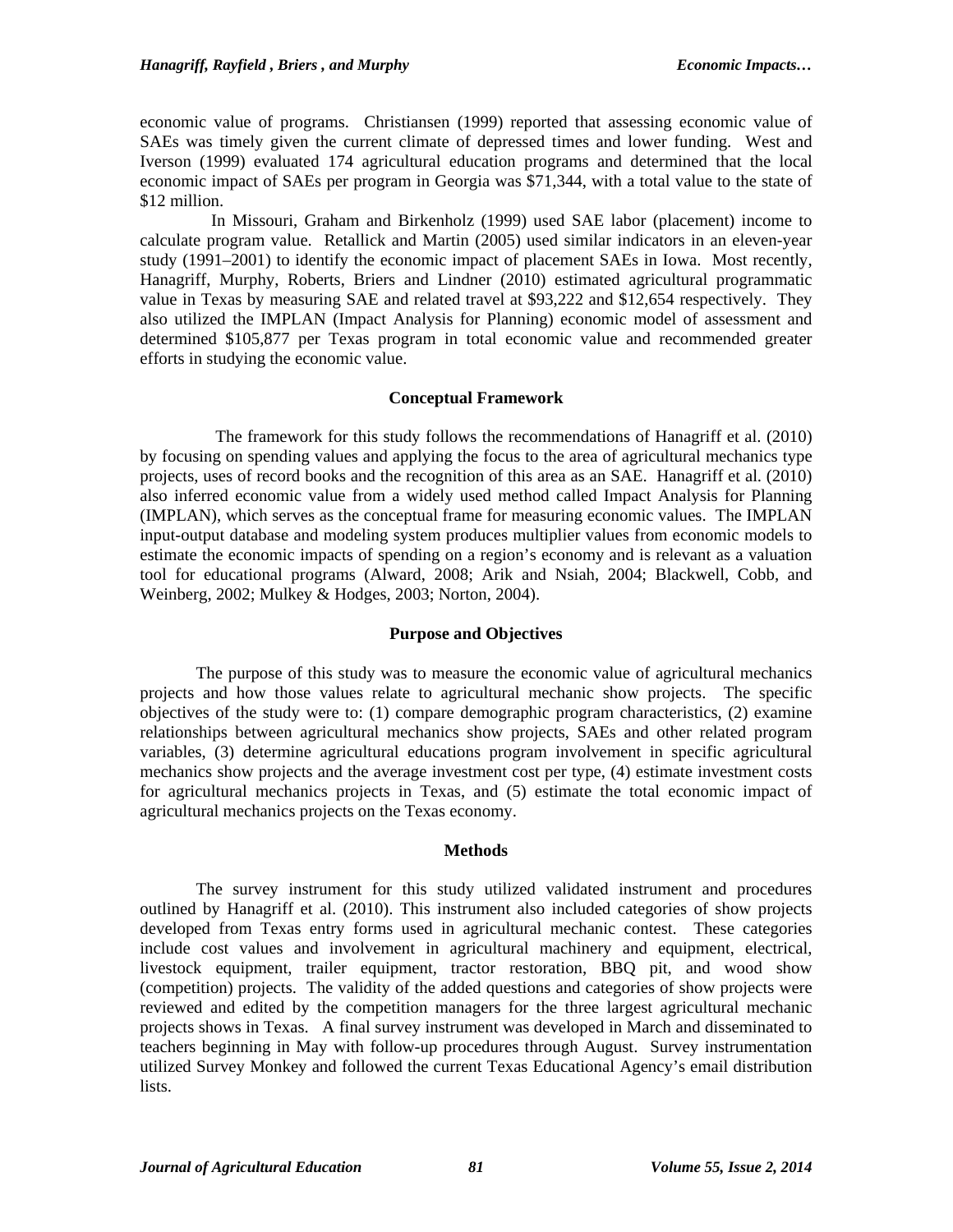Utilizing the instrument from Hanagriff et al. (2010), respondents were asked to reply to questions regarding demographics, years of teaching experience, location in the state, student enrollment in the agricultural education program, student membership in the FFA, involvement in agricultural mechanic SAEs and involvement in agricultural mechanics show projects. Additionally, teachers described each their students' agricultural mechanic show projects with: (a) an estimate of the average expense for one unit for each enterprise, (b) the total number of enterprises in their chapter during a 12–month period, and (c) the total number of students in the chapter who had each project type. As in the Hanagriff et al. (2010) study, this study requested teachers review student record books and interact with students to develop cost, frequency and involvement values for each area of agricultural mechanics show projects.

The sampling frame was a census from the population of Texas teachers listed in the state agricultural science teacher's directory. In March, emails were sent to 1,426 teachers representing 975 FFA chapters. Only one response was requested per chapter, and the chapter FFA number was used as a control value. The initial survey request was sent in May with two reminder emails in June and July resulted in 460 teachers completing the survey.

In addressing non-response error, and its threat to validity, the researchers followed method 1 outlined by Lindner, Murphy, and Briers (2001). They recommended that if late respondents did not differ from early respondents, results could be extrapolated to the population. In August, a series of late follow–up emails was sent, with 31 additional teachers responding. These were identified as late respondents, and used as a comparison group to the 460 early respondents. No statistically significant differences existed ( $\alpha$  set at .05) between early and late respondents for any demographic variables, involvement in SAEs, agricultural mechanic show projects and reported cost values. To develop the entire sample, the late respondents of 31 were added to the 460 initial respondents for 491 usable teacher responses. This represents 50% of the agricultural education programs and FFA chapters in Texas.

Economic values are represented by teachers estimated values required to complete an agricultural mechanics SAE or show projects. These values were then totaled and multiplied to the production agriculture IMPLAN economic impact value (\$1.80) to determine economic impact to Texas. The IMPLAN model for estimating additional values beyond direct spending is an input–output model used to measure economic value of particular industry related financial transactions for a particular region. According to Mulkey and Hodges (2003), policymakers, industry officials, and others often need information on the total economic impacts of specific local economic sectors or on the impacts of various changes in the local economy. These values can be determined using the IMPLAN model. In this study, the related IMPLAN values used were \$1.80 for agriculture and \$2.09 for travel cost in Texas. These would indicate that additional spending of \$1.00 in the agriculture industry or travel industry would result in a total change in local output of \$1.80 for agriculture and \$2.09 for travel related values in Texas.

Descriptive statistics were primarily utilized to describe results, and potential relationships measured utilizing Pearson Product Moment Correlations. Magnitude of the correlations was interpreted using the Davis Conventions (1971).

#### **Results**

Texas Education Agency data illustrates that 90% of agricultural education programs offer agricultural mechanics courses each year. Texas Education Agency also reports school enrollment included 99,281 students in agricultural education, an average of 101 students in each of the 975 programs. Nearly half of the responding programs (225 of the 491 programs or 45%) were involved in agricultural mechanics show projects.

Considering all respondents, Texas agricultural education programs had an average of two teachers and responding teachers reported an average of 14 years of professional experience. Programs also reported an average of 13,829 annual travel miles and 48 hotel rooms, which were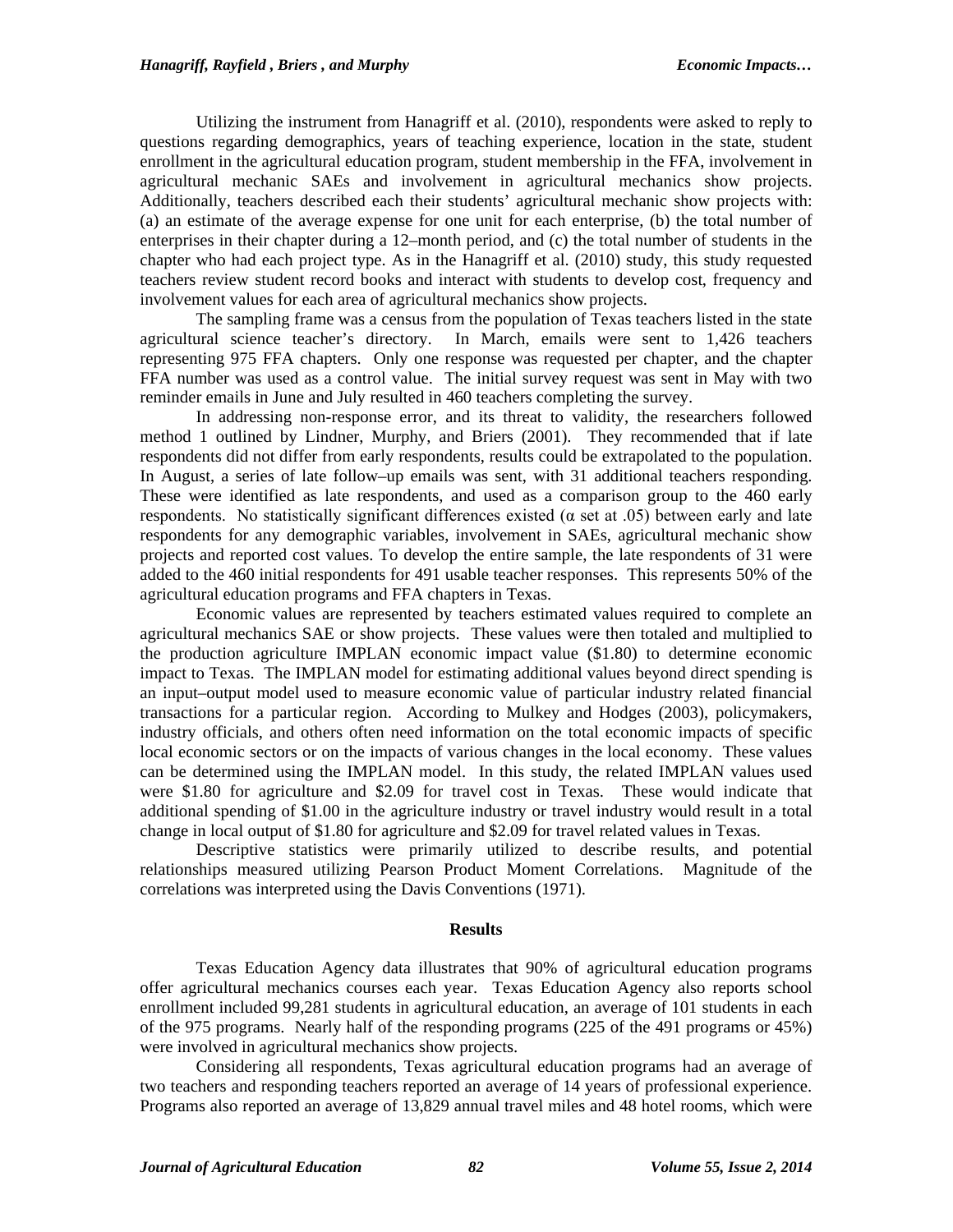reported as used for all events, such as agricultural competitions, FFA events and other program events. Nearly half of the responding programs (225 of the 491 programs or 45%) were involved in agricultural mechanics show projects.

Programs (through the teacher or teachers together) also reported a perceived Likert type scale value of financial support from their school, booster club, and community. The reporting Likert type scale used (1) no support available, (2) no support given, (3) low support, (4) average support and (5) high support. The most frequent response regarding financial support was an average level of support (4) for support from the school (216 programs), administration (223 programs) and community (259 programs). The most frequent reporting for booster club was a high-level of support (5), which represented 199 programs.

Objective one focused on comparing demographic characteristics, which included describing programs with agricultural mechanic projects compared to non-participating programs. Programs reporting involvement in agricultural mechanic show projects illustrated higher mean values across all areas, which include numbers of teachers, agricultural education students, students in FFA students maintaining record books, financial support, and community support.

These values are descriptive, but provide insight into differences in agricultural mechanic show project programs and those reporting no participation in this area. Descriptive results identified that responding programs with agricultural show projects have greater numbers of teachers, agricultural mechanic SAE projects, agricultural educational enrollment, FFA membership and more frequently report higher levels of community support. Table 1 provides a summary of descriptive results by reporting mean values along with corresponding standard deviation.

# Table 1

*A comparison of demographic variables in programs with and without agricultural mechanics projects*

|                             | <b>Show Projects</b> |        |        |     | No show Projects |           |  |
|-----------------------------|----------------------|--------|--------|-----|------------------|-----------|--|
| Program variable            | n                    | M      | SD.    | n   | M                | <i>SD</i> |  |
| Number of Teachers          | 170                  | 2.01   | .94    | 210 | 1.69             | .84       |  |
| Ag Mechanic SAE Projects    | 127                  | 14.07  | 16.10  | 73  | 7.84             | 14.06     |  |
| Student Ag Enrollment       | 172                  | 171.10 | 124.33 | 210 | 141.78           | 106.64    |  |
| FFA Membership              | 172                  | 89.13  | 65.26  | 210 | 71.91            | 52.63     |  |
| Percent Use of Record Books | 169                  | 39.25  | 38.13  | 208 | 38.15            | 38.36     |  |
| Overall financial support   | 171                  | 4.02   | .74    | 210 | 3.92             | .78       |  |
| Community support           | 171                  | 4.23   | .70    | 209 | 4.08             | .75       |  |

*Note:* Responding numbers may differ due to missing responses.

Objective two was to determine if agricultural educational program demographics are potentially related to involvement in agricultural mechanic show projects. Involvement in agricultural mechanics show projects was measured from respondents reporting the number of competitions and projects they exhibited. Pearson correlations were used to determine relationships between involvement and program demographic variables. The findings are reported in Table 2.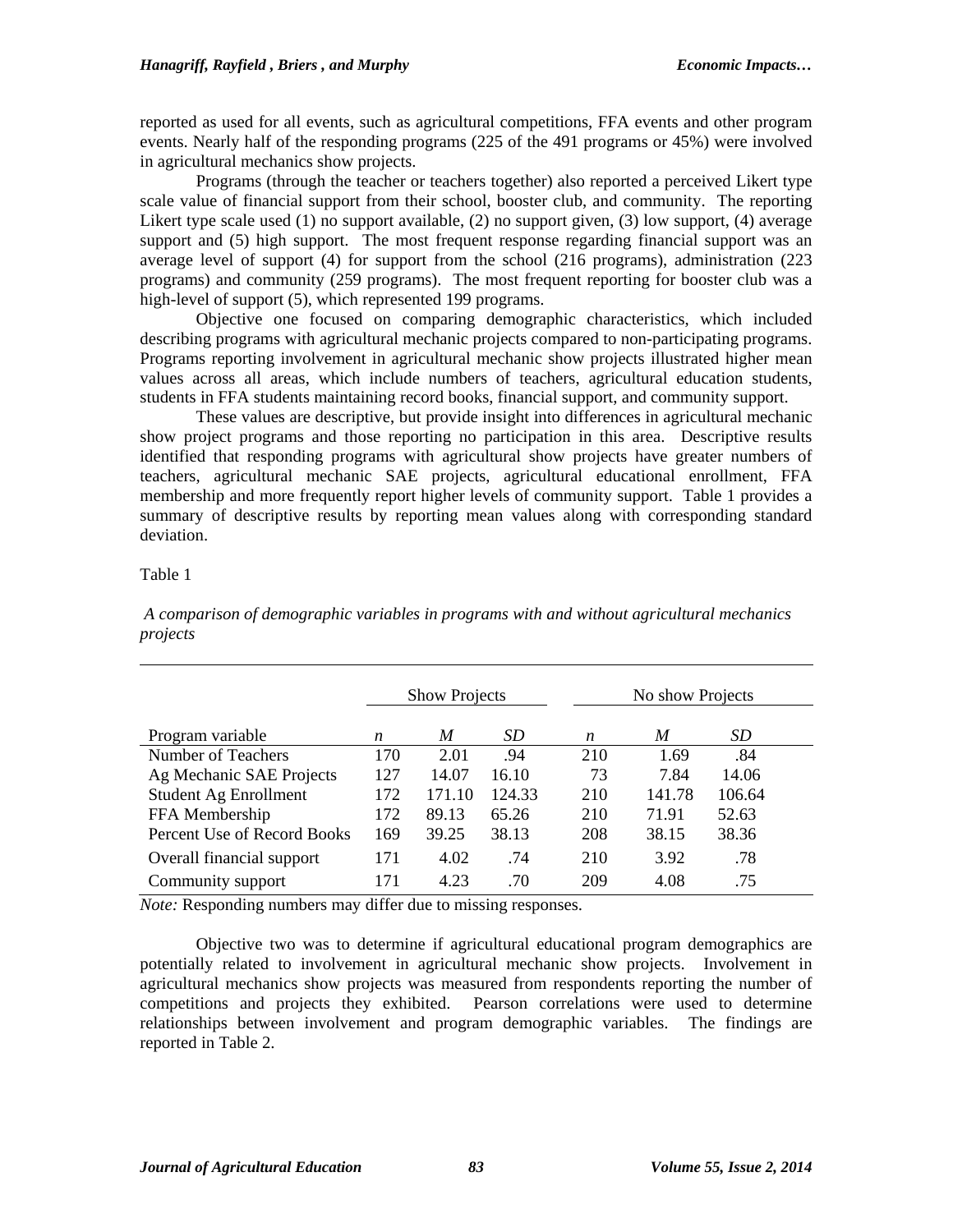#### Table 2

| Demographic Area                  | n   |     |  |
|-----------------------------------|-----|-----|--|
| <b>Agricultural Mechanic SAEs</b> | 329 | .44 |  |
| Number of Teachers                | 380 | .20 |  |
| FFA Membership                    | 382 | .18 |  |
| Student Ag Enrollment             | 382 | 14  |  |

*Program Demographics Correlated to Involvement in Agricultural Mechanic Show Projects* 

Note: Davis (1971) convention reports relationships and relative association value of .01-.09 negligible, .10-.29 low, .30-.49 moderate, .50-.69 substantial, over .70 very strong association.

In Table 2, the Davis (1971) convention was used to interpret the magnitude of each correlation, which may also serve as a measurement of effect size. A moderate positive correlation was found between chapters reporting involvement in agricultural mechanic show projects and those reporting involvement in agricultural mechanic SAEs. Low positive correlations were found between agricultural mechanics SAE investment and the number of teachers, the number of FFA members in the program, and the number of agricultural education students in the program.

Objective three was to measure the cost of agricultural mechanics show projects and involvement per program. Respondents were asked to include only the value of materials and supplies needed to complete the project. This excludes capital costs (e.g., welders or other equipment and tools) and labor needed for project development or construction, since these cost would extend beyond annualized values.

Agricultural education programs were most likely to report that their students participated in machinery and equipment projects, with 115 of the 225 programs reporting projects in that area. Project areas illustrating less participation include BBQ pits (*N =79),* livestock equipment  $(N = 76)$ , trailers  $(N = 69)$ , wood  $(N = 64)$ , tractor restoration  $(N = 20)$ , and electrical  $(N = 11)$ . Student's may have been engaged in multiple projects, but the focus of these findings is just if programs are involved in certain areas of competition projects. A complete list of chapters' involvement in agricultural mechanics show projects and the mean values of associated cost are illustrated in table 3.

|                            |                 | Mean Reported |             |         |  |
|----------------------------|-----------------|---------------|-------------|---------|--|
|                            | Chapters        |               | Investment  |         |  |
| Project Area               | reporting $(N)$ | $\%$          | Cost (MRIC) | SD.     |  |
| Machinery & Equipment      | 115             | 51%           | \$1,136     | \$1,555 |  |
| Electrical                 | 11              | 5%            | \$573       | \$820   |  |
| Livestock Equipment        | 76              | 34%           | \$587       | \$945   |  |
| Trailer                    | 69              | 31%           | \$2,493     | \$2,392 |  |
| <b>Tractor Restoration</b> | 20              | 9%            | \$4,708     | \$2,691 |  |
| <b>BBQ</b> Pit             | 79              | 35%           | \$536       | \$702   |  |
| Wood                       | 64              | 28%           | \$258       | \$434   |  |

Table 3 *Average Annual Investment Cost per Agricultural Mechanics Project*

The mean reported investment cost (MRIC) is calculated from the costs reported by programs. Tractor restoration and trailer construction projects had the highest reported investment cost, but represented fewer chapters involvement in these projects.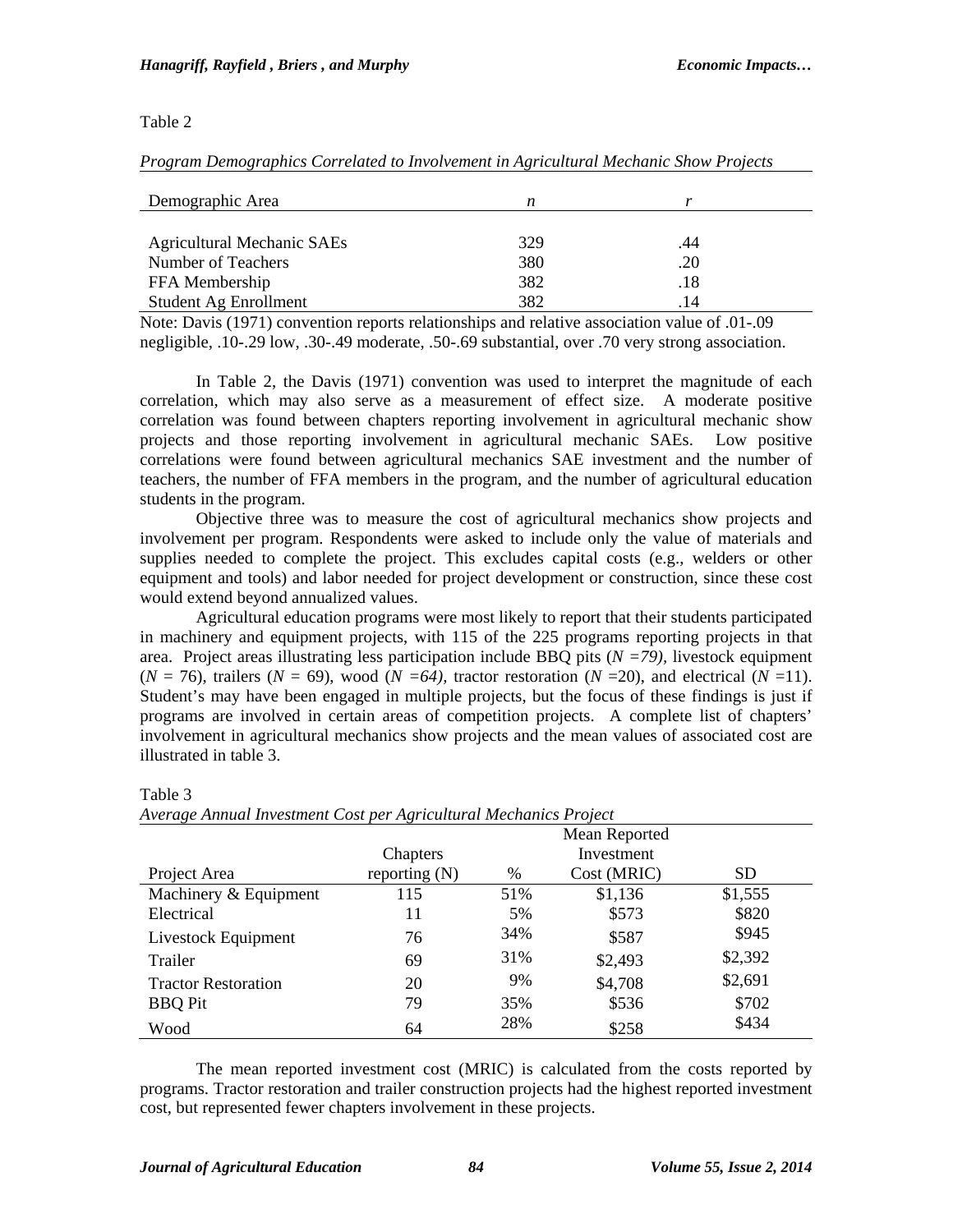Objective four was to calculate the investment cost for each area and develop total state value. To develop program value, there is a need to measure the numbers of projects within the program that are agricultural mechanic show projects. Table 3 reported the number of programs involved in projects, but more applicable to economic value is the number of projects per program.

Table 4 summarizes reported frequency of projects as well as calculates the average number of projects for programs reporting involvement in this sample  $(n = 225)$ . Lower involvement or numbers of projects are of course related to higher cost projects. Table 4 illustrates total reported agricultural mechanic projects and the mean number of projects per reporting program.

| Project Area               | Frequency of<br>Projects $(f)$ | Average Projects per<br>Program $(m)$ |      |  |
|----------------------------|--------------------------------|---------------------------------------|------|--|
|                            |                                |                                       |      |  |
| Machinery & Equipment      | 1,096                          | 30%                                   | 4.87 |  |
| Electrical                 | 47                             | $1\%$                                 | 0.21 |  |
| Livestock Equipment        | 648                            | 18%                                   | 2.88 |  |
| Trailer                    | 175                            | 5%                                    | 0.78 |  |
| <b>Tractor Restoration</b> | 29                             | $1\%$                                 | 0.13 |  |
| <b>BBQ</b> Pit             | 698                            | 19%                                   | 3.10 |  |
| Wood                       | 950                            | 26%                                   | 4.22 |  |

Table 4

|  | Frequency of Projects and Average Program Involvement |  |
|--|-------------------------------------------------------|--|
|  |                                                       |  |

Agricultural education programs reported greater student involvement projects in the areas of machinery and equipment ( $m = 4.87$ ), wood ( $m = 4.22$ ), BBQ Pit ( $m = 3.10$ ) and livestock equipment ( $m = 2.88$ ), with less program involvement in remaining areas.

The average number of projects and their average costs were used to develop a total cost for each project area across all reporting programs. Table 5 summarizes the number of projects in each area; value invested in each area and estimated spending for all programs in Texas.

As illustrated in Table 5, the highest program involvement project was machinery and equipment, which also had the greatest total investment value to Texas, with \$2.4 million in estimated total spending.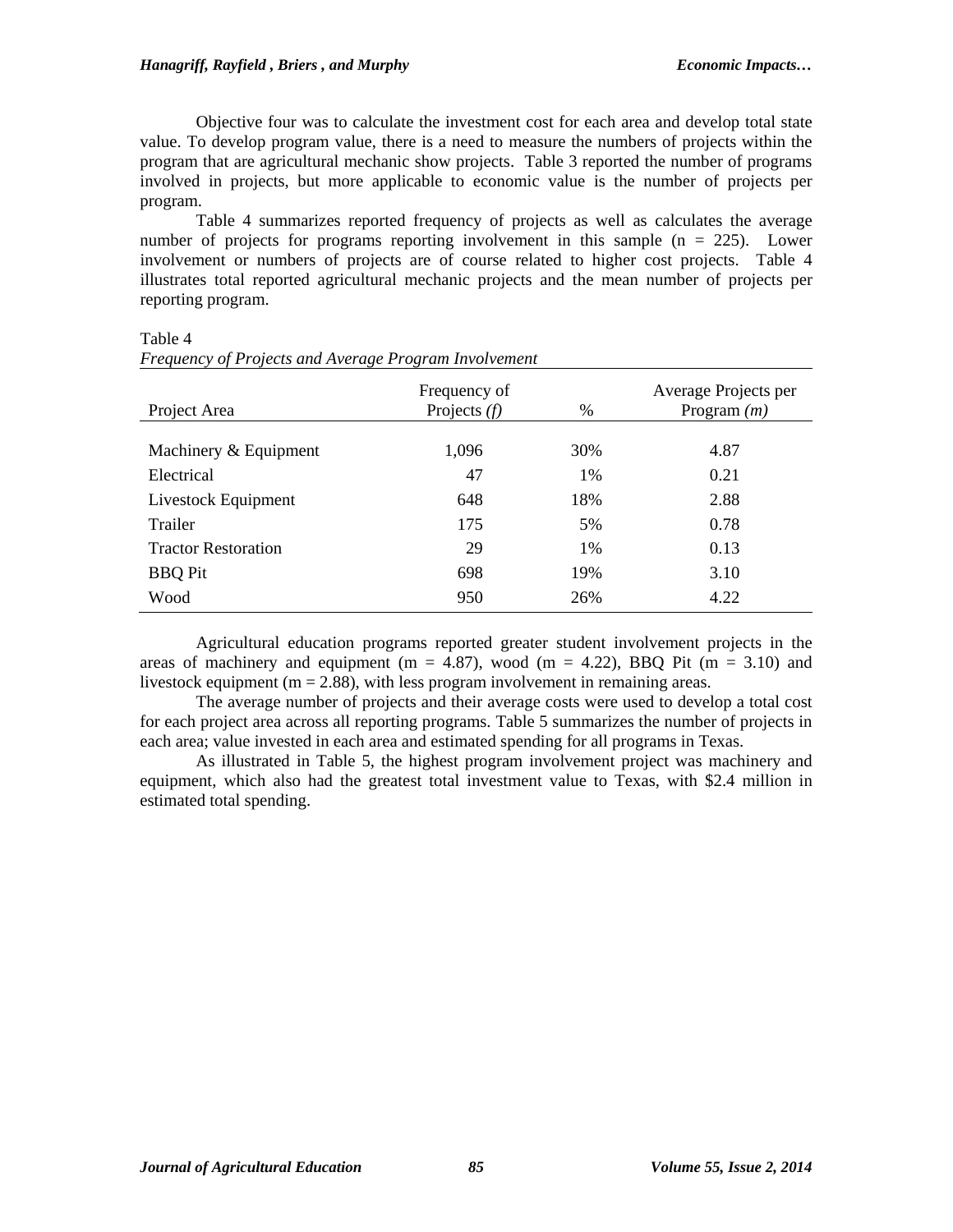# Table 5

|                            |              | Mean        | Mean         |                         |
|----------------------------|--------------|-------------|--------------|-------------------------|
|                            | Projects per | Reported    | Program      | <b>Total Estimated</b>  |
|                            | Program      | Investment  | Investment   | <b>Texas Investment</b> |
| Project Area               | (M)          | Cost (MRIC) | $Cost (M)^T$ | $\text{Cost}^2$         |
|                            |              |             |              |                         |
| Machinery & Equipment      | 4.87         | \$1,136     | \$5,532      | \$2,428,548             |
| Electrical                 | 0.21         | \$573       | \$120        | \$52,680                |
| Livestock Equipment        | 2.88         | \$587       | \$1,691      | \$742,349               |
| Trailer                    | 0.78         | \$2,493     | \$1,945      | \$853,855               |
| <b>Tractor Restoration</b> | 0.13         | \$4,708     | \$612        | \$268,668               |
| <b>BBQ</b> Pit             | 3.10         | \$536       | \$1,662      | \$729,618               |
| Wood                       | 4.22         | \$258       | \$1,089      | \$478,071               |
|                            |              |             | Total        | \$5,553,789             |

# *Frequency of Projects and Total Estimated Investment Cost Using Average Cost*

Note. <sup>1</sup>Program investment cost is found by multiplying reported projects per program by the mean reported investment cost.  $2 \text{ Total estimated spending is found by multiplying the program}$ investment cost per project area by the estimated 439 programs participating in agricultural mechanics projects.

A previously reported low involvement project area was trailer projects, but due to the higher investment cost, the total investment value reaches \$853,855 and brings values similar to more frequent projects.

The total of all project areas represents over \$5.5 million in direct investment for the 439 programs in Texas. Of the 439 programs estimated to be involved in agricultural mechanics projects, the average program spent \$12,651 related to agricultural mechanic projects. However, this represents only programs that reported involvement in agricultural mechanic show projects and likely does not include additional agricultural mechanic SAEs, which is most likely additional values not reported in this process.

Objective five was to estimate total economic impact from agricultural mechanics SAE projects. As previously outlined by Norton (2004), economic impact can be determined by using expenditure costs and applying the IMPLAN multiplier value to estimate total economic impact, which can be a valuable tool to policy makers. As previously mentioned, the reported spending of all programs in Texas on agricultural mechanics programs was estimated at \$5.5 million, but economic value represents values beyond direct spending. Economic value of spending represents additional ripple effects in the Texas economy, which are the values that extend beyond the direct cost associated to producing these projects. Using the \$5.5 million in estimated total direct spending, the economic impact of this spending was estimated to be nearly \$10 million  $(\$5.5M * 1.80$  IMPLAN Type II Value), which represents additional effects such as business sales of supplies causing employment, which encourages spending and cycles through the economy.

# **Conclusions**

As recommended by Cole and Connell (1993), a cost/benefit analysis offers an economic assessment approach and the methods to these conclusions follow their recommendation. Programs that reported involvement in agricultural mechanics project construction illustrated a moderate relationship to involvement in agricultural mechanic SAEs, and low positive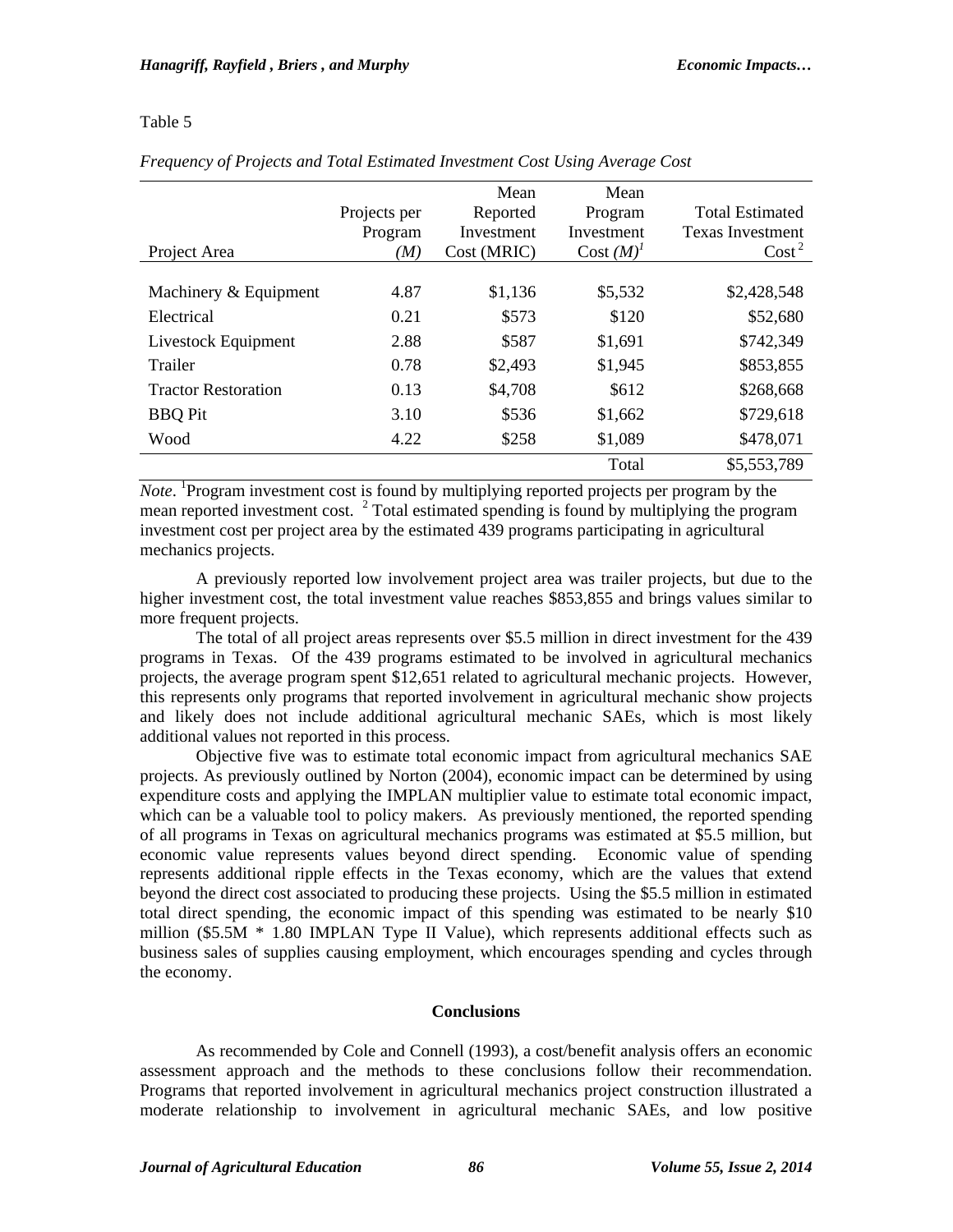correlations to greater numbers of teachers, agriculture enrollment, and FFA membership. These relationships may also be necessary variables for any program to have in order to support laboratory instruction.

The positive relationship between agricultural mechanic show projects and chapters reporting similar type of SAEs is expected, but a question still remains on how show projects are being shared among students as an SAE? The low, but positive correlation to greater program size (Student numbers and numbers teachers) potentially describes that programs engaged in this type of activity are larger programs that tend to have greater equipment and facility resources.

This research also illustrates that programs engaged in agricultural mechanic show project are likely higher in involvement in similar SAEs, which according to Case and Stewart (1985) also are an indication of stronger agricultural education programs. There are easily measured economic values, but potentially higher educational value.

In conclusion to the types of projects and chapter's involvement, tractor restoration and trailer construction projects required the greatest financial investment per project. Machinery and equipment was the most frequent project and third highest investment area, but easily generated the greatest total economic impact to the Texas economy. The big projects certainly grab attention, but the bulk of the participation, and economic impact, can be found in the other project areas.

In terms of total estimated value, findings indicate that agricultural mechanics projects contributed \$5.5 million in total investment costs, and nearly \$10 million in economic impact, to the state's economy. These values were driven by the 45% of programs indicating participation in agricultural mechanics project construction. Obviously, greater involvement would increase the total economic value to the Texas economy. Chapters involved in agricultural mechanic show projects are likely involved in similar type SAEs, but it is not clear if their associated economic values are included in these reported show type projects, which may provide additional economic values not captured within this study.

This study utilized methods and the assessment model suggested by Hanagriff et al. (2010), but added identifying the economic value for laboratory use for agricultural mechanic show projects. While the primary value of agricultural education in the secondary schools has been and will remain the acquisition of knowledge and skill and the development of young people of high character, the positive economic impact of these programs on the local and state economies in which they participate contributes an additional assessment of their value. Economic assessment is needed and is most important in difficult economic times when potential funding of laboratory support may decline. Removing funding for laboratory support that initiates and creates agricultural mechanic show projects will likely reduce student involvement and have a negative impact on state and local economies. If these impacts are communicated to stakeholders, this may deter budget cuts that relate to laboratory facilities or numbers of teachers, since there is a noted economic return.

#### **Recommendations**

Current economic conditions closely match those outlined by Christiansen (1999), making this assessment of economic values derived from an educational activity timely and valuable to policy makers and stakeholders. These groups are likely struggling to maintain and seek new funding to support laboratories used in agricultural education, and this research potentially offers valuable information to support that effort. Additional research is needed to measure the economic value of agricultural education programs, including SAEs of all types. Relationships between economic value generated and other programmatic variables, such as student involvement, retention, graduation rate, outcome test scores, etc., should be identified and described as economic support for education maybe related to program quality. More narrowly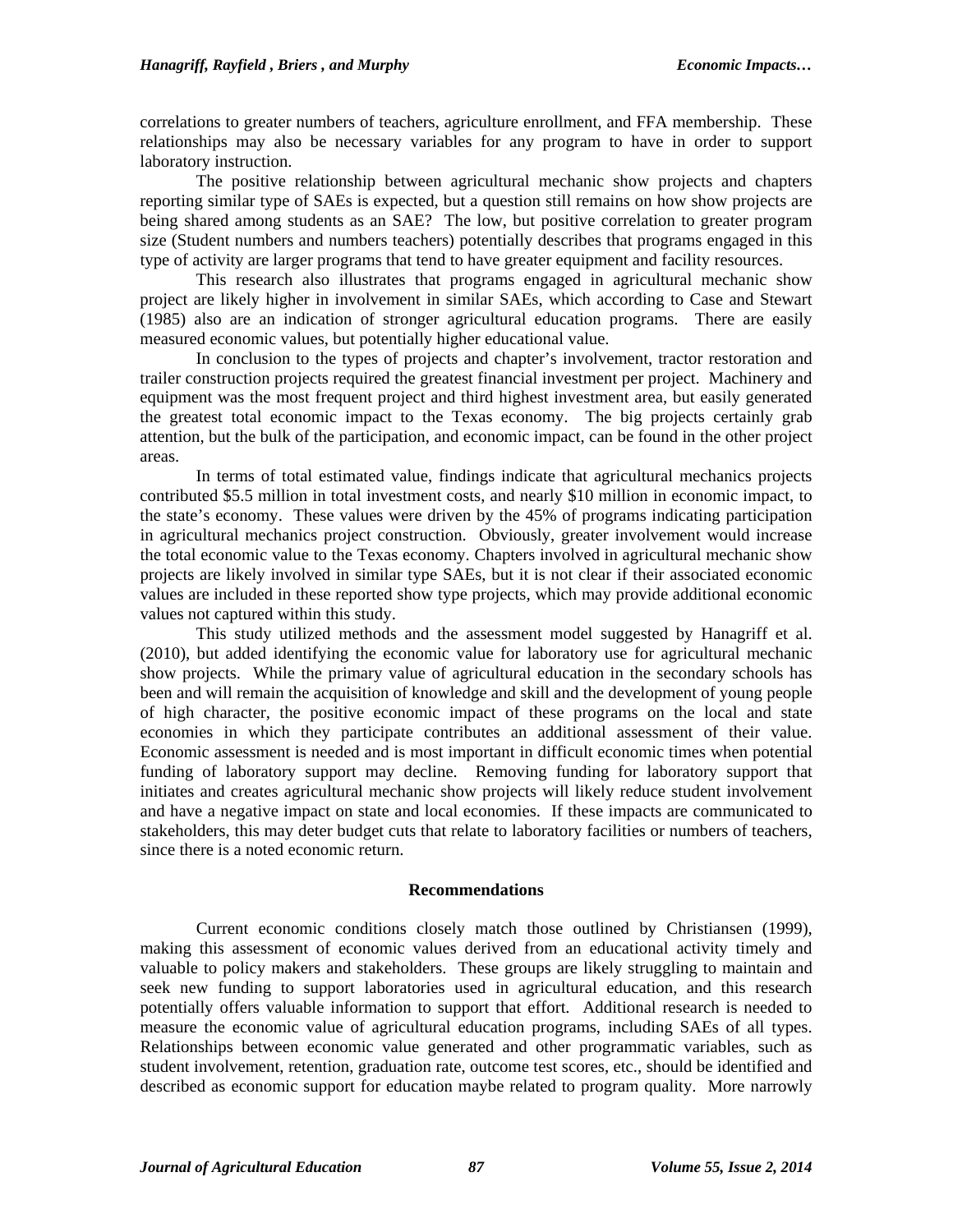defined project areas by level of cost, or type of projects within an area, may be beneficial in assessment.

#### **References**

- Alward, G. (2008). *Introduction to IMPLAN*. [Motion picture]. (Available from Minnesota IMPLAN Group, Inc. 1725 Tower Drive West Suite 140 Stillwater, MN 55082. http://implan.com/v3/index.php?option=com\_content&view=article&id=147:introduction -to-implan&catid=109:version-3-videos&Itemid=184)
- Arik, M., & Nsiah (2004). *Measuring the economic value impact of Middle Tennessee State University*. Center Report - Business and Economic Research Center – Jennings A. Jones College of Business at Middle Tennessee State University.
- Blackwell, M., Cobb, S., & Weinberg, D. (2002). The economic impact of educational institutions: Issues and methodology. *Economic Development Quarterly*, *16*, 88-95.
- Bryant, B. (2003). SAE: An important part of the curriculum. *The Agricultural Education Magazine, 75*(6), 5.
- Case, L. D., & Stewart, B. R. (1985). Teacher influence on the quality of supervised occupational experience. *The Journal of the American Association of Teacher Educators in Agriculture*, *26*(2), 2-8.
- Cheek, J., Arrington L., Carter, S., & Randall, R. (1994). Relationship of supervised agricultural experience program participation and student achievement in agricultural education. *Journal of Agricultural Education, 35*(2), 1-5. DOI:10.5032/jae.1994.02001
- Christiansen, J. E. (1999). Economic impact of supervised agricultural experience programs in Georgia: A critique. *Proceedings of the 26th National Agricultural Education Research Conference, Orlando, FL 26,157*
- Cohen, J. (1988). *Statistical power analysis for the behavioral sciences* (2<sup>nd</sup> ed.). Hillsdale, NY: Lawrence Erlbaum.
- Committee on Agricultural Education in Secondary Schools, National Research Council. (1988). *Understanding agriculture: New directions for education*. Washington, DC: The National Academies Press.
- Cole R. L., & Connell, D. P. (1993). The economic impact of Oregon agricultural science and technology programs. *Journal of Agricultural Education, 34*(1), 60-67. DOI:10.5032/jae.1993.01060
- Davis, J. A. (1971). *Elementary survey analysis.* Englewood, NJ: Prentice-Hall.
- Deyoe, G. P. (1953). *Farming programs in vocational agriculture*. Danville, IL: Interstate Printers and Publishers, Inc.
- Dillman, D. A. (2000). *Mail and Internet surveys: The tailored design method* (2nd ed.). New York, NY: Wiley.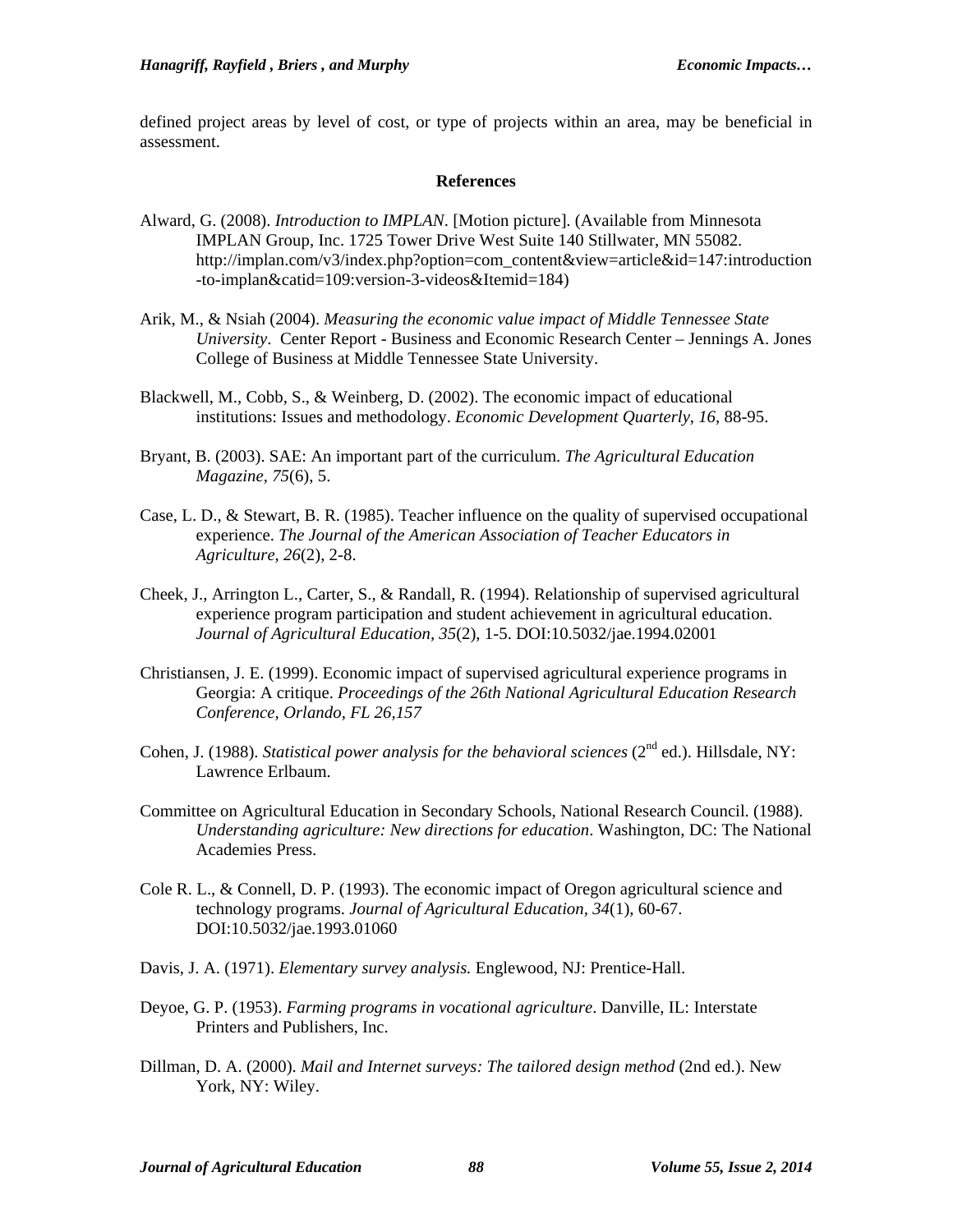- Doerfert, D. L. (Ed.) (2011). National research agenda: American Association for Agricultural Education's research priority areas for 2011-2015. Lubbock, TX: Tech University, Department of Agricultural Education and Communications.
- Dyer. J. E., & Osborne, E. W. (1996). Developing a model for supervised agricultural experience program quality: A synthesis of research. *Journal of Agricultural Education, 37*(2), 24- 33. DOI: 10.5032/jae.1996.02024
- Graham, J., & Birkenholz, R. (1999). Changes in Missouri SAE programs. *Proceedings of the 26th National Agricultural Education Research Conference, Orlando, Florida, 26*, 172- 180.
- Hanagriff, R., Murphy, T., Roberts, G., Briers, G., & Lindner, J. (2010). Economic impact of supervised agricultural experiences: Returns from SAE investment costs in Texas, 2007- 2008. *Journal of Agricultural Education, 51*(4), 73-83. DOI: 10.5032/jae.2010.04073
- Kolb, D. A. (1984.) *Experiential learning: Experience as the source of learning and development.* Englewood Cliffs, NJ: Prentice-Hall, Inc.
- Kotrlik, J., Williams, H., & Jabor, M. (2011). Reporting and Interpreting Effect Size in Quantitative Agricultural Education Research. *Journal of Agricultural Education, 52*(1), 132–142 DOI:10.5032/jae.2011.01132
- Lindner, J., Murphy, T., & Briers, G. (2001). Handling nonresponse in social science research. *Journal of Agricultural Education, 42*(4), 43-53. DOI:10.5032/jae.2001.04043
- Moore, G. E. (1988). The forgotten leader in agricultural education: Rufus W. Stimson. *The Journal of the American Association of Teacher Educators in Agriculture, 29*(3), 50-58. DOI:10.5032/jaatea.1988.03050
- Moore, G. (2003). The sixteen theorems of SAE. *The Agricultural Education Magazine, 75*(6), 20-21.
- Mulkey, D., & Hodges, A. (2003). *Using Implan to assess local economic impacts*. Retrieved from http://edis.ifas.ufl.edu/pdffiles/FE/FE16800.pdf
- Newcomb, L. H., McCracken, J. D., Warmbrod, J. R., & Whittington, M. S. (2004). *Methods of teaching agriculture* (3rd ed.). Upper Saddle River, NJ: Pearson Education.
- Norton, F. (2004, January). *The economic impact of the University of New Mexico on the state of New Mexico*. Albuquerque: University of New Mexico, Bureau of Business and Economic Research.
- Retallick, M. S., & Martin, R. A. (2005). Economic impact of supervised agricultural experience in Iowa: A trend study. *Journal of Agricultural Education, 46*(1), 44-54. DOI:10.5032/jae.2005.01044
- Roberts, T. G., & Harlin, J. F. (2007). The project method in agricultural education: Then and now. *Journal of Agricultural Education, 48*(3), 46–56. DOI:10.5032/jae.2007.03046